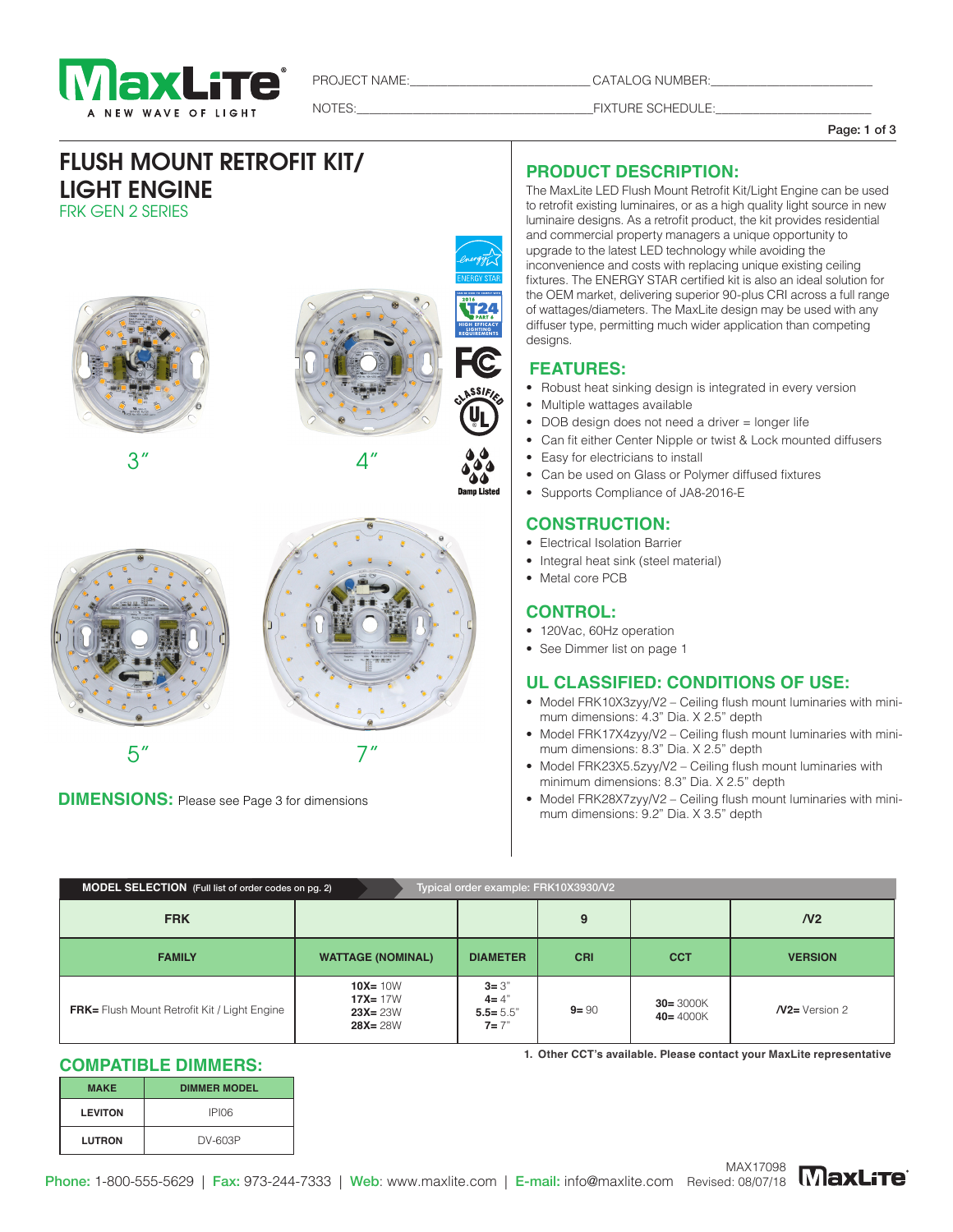

# FLUSH MOUNT LED RETROFIT FRK SERIES

Page: 2 of 3

| <b>SPECIFICATIONS:</b><br>FRK10X3-930/V2<br>FRK17X4-930/V2<br>FRK23X5.5-930/V2 |                              |                                   |                                                                           | FRK28X7-930/V2 |            |
|--------------------------------------------------------------------------------|------------------------------|-----------------------------------|---------------------------------------------------------------------------|----------------|------------|
| <b>ITEM</b>                                                                    | <b>SPECIFICATION</b>         | <b>DETAILS</b>                    |                                                                           |                |            |
|                                                                                | Power Consumption (W)        | 10.4W                             | 16.3W                                                                     | 23.2W          | 28.2W      |
| <b>GENERAL</b><br><b>PERFORMANCE</b>                                           | Lumens Delivered (Im)        | 800lm                             | 1,200lm                                                                   | 1,750lm        | 2,240lm    |
|                                                                                | Efficacy (Im/W)              | 77.0                              | 73.7                                                                      | 75.4           | 79.6       |
|                                                                                | CRI                          | 93                                | 93                                                                        | 93             | 93         |
|                                                                                | THD                          | 11.36%                            | 14.39%                                                                    | 11.80%         | 13.18%     |
|                                                                                | Incandescent Equivalent      | 60W Inc.                          | 75W Inc.                                                                  | 100W Inc.      | 125W Inc.  |
|                                                                                | Color Temperature (K)        | 3000K, 4000K                      |                                                                           |                |            |
|                                                                                | L70 Lifetime (hours)         | 40,000                            |                                                                           |                |            |
|                                                                                | <b>Color Consistency</b>     | SDCM < 4                          |                                                                           |                |            |
|                                                                                | Power Factor                 | >0.9                              |                                                                           |                |            |
| <b>ELECTRICAL</b>                                                              | Input Voltage                | <b>120V</b>                       |                                                                           |                |            |
|                                                                                | Compatible Dimmers           | See Compatible dimmer list        |                                                                           |                |            |
| Weight                                                                         |                              | 1 <sub>lb</sub>                   |                                                                           |                |            |
|                                                                                | Mounting                     | Flush Mount Retrofit              |                                                                           |                |            |
| <b>PHYSICAL</b>                                                                | <b>Operating Temperature</b> | OF to 104F                        |                                                                           |                |            |
| Humidity                                                                       |                              | 20-85% RH, non-condensing         |                                                                           |                |            |
| Certification                                                                  |                              | cULs Classified, FCC, Energy Star |                                                                           |                |            |
| Material Usage<br><b>CERTIFICATION</b>                                         | RoHS Compliant               |                                   |                                                                           |                |            |
|                                                                                | Environment                  | Indoor                            |                                                                           |                |            |
|                                                                                | Warranty                     | 5 Years                           |                                                                           |                |            |
| <b>ORDERING:</b>                                                               |                              |                                   |                                                                           |                |            |
| <b>ORDER CODE</b>                                                              | <b>MODEL NUMBER</b>          |                                   | <b>DESCRIPTION</b>                                                        |                | <b>CCT</b> |
| 1409572                                                                        | FRK10X3-930/V2               |                                   | FLUSH MOUNT RETROFIT KIT/LIGHT ENGINE<br>10W 3" DIA 90CRI 3000K VERSION 2 |                |            |
|                                                                                |                              |                                   |                                                                           |                |            |

### **ORDERING:**

| <b>ORDER CODE</b> | <b>MODEL NUMBER</b> | <b>DESCRIPTION</b>                                                          | <b>CCT</b> |
|-------------------|---------------------|-----------------------------------------------------------------------------|------------|
| 1409572           | FRK10X3-930/V2      | FLUSH MOUNT RETROFIT KIT/LIGHT ENGINE<br>10W 3" DIA 90CRI 3000K VERSION 2   |            |
| 1409573           | FRK17X4-930/V2      | FLUSH MOUNT RETROFIT KIT/LIGHT ENGINE<br>17W 4" DIA 90CRI 3000K VERSION 2   | 3000K      |
| 1409574           | FRK23X5.5-930/V2    | FLUSH MOUNT RETROFIT KIT/LIGHT ENGINE<br>23W 5.5" DIA 90CRI 3000K VERSION 2 |            |
| 1409575           | FRK28X7-930/V2      | FLUSH MOUNT RETROFIT KIT/LIGHT ENGINE<br>28W 7" DIA 90CRI 3000K VERSION 2   |            |
| 14099728          | FRK17X4-940/V2      | FLUSH MOUNT RETROFIT KIT/LIGHT ENGINE<br>17W 4" DIA 90CRI 4000K VERSION 2   |            |
| 14099729          | FRK23X5.5-940/V2    | FLUSH MOUNT RETROFIT KIT/LIGHT ENGINE<br>23W 5.5" DIA 90CRI 4000K VERSION 2 | 4000K      |
| 14099730          | FRK28X7-940/V2      | FLUSH MOUNT RETROFIT KIT/LIGHT ENGINE<br>28W 7" DIA 90CRI 4000K VERSION 2   |            |